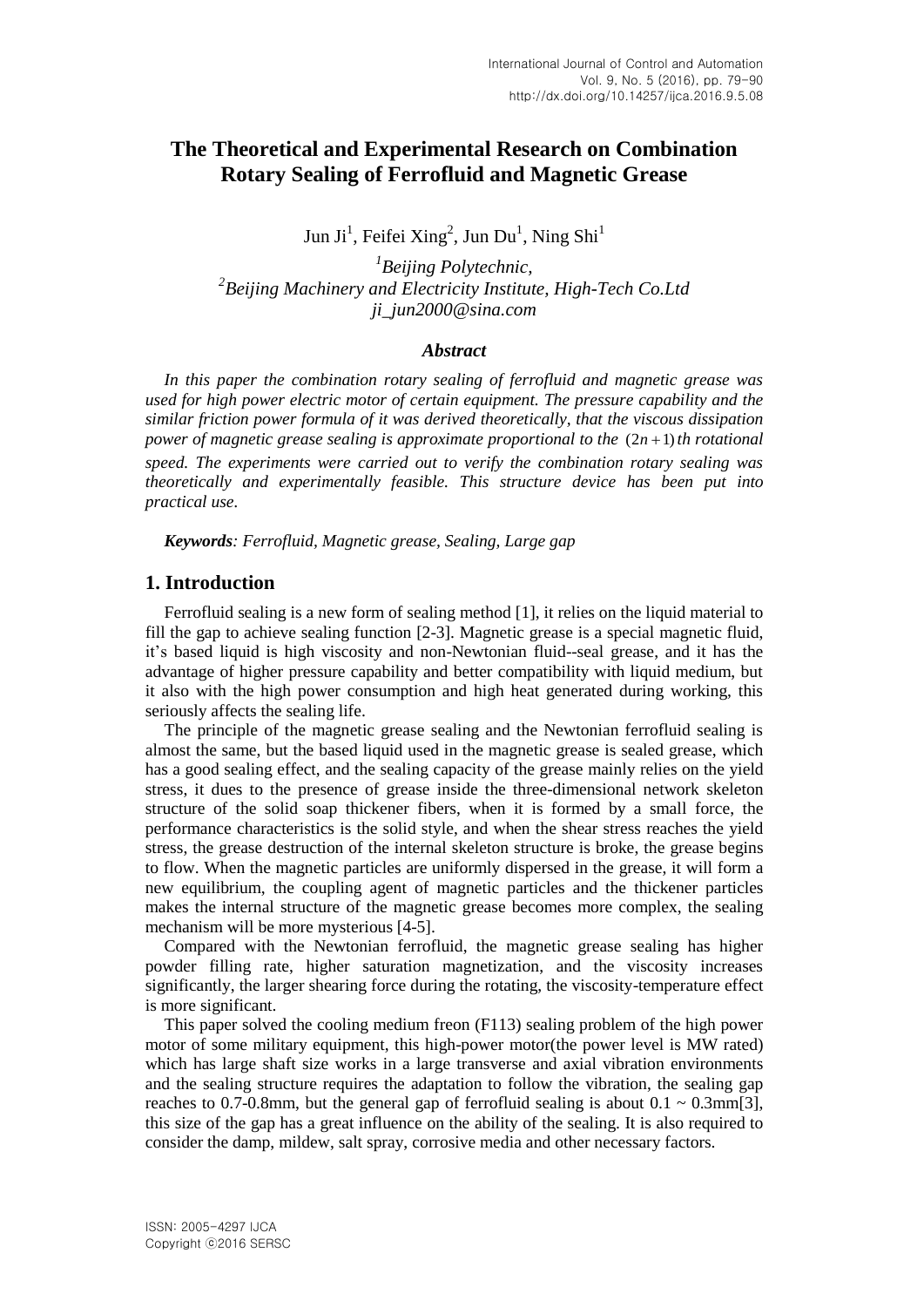## **2.The Theoretical Study on the Combination Rotary Sealing of Ferrofluid and Magnetic Grease**

#### **2.1. The Rheological Properties of Seal Grease**

During the sealing process, the current state of the seal grease between the sealing gap(assumed to be the rectangular teeth) is called a plug flow. When the outside pressure exceeds the yield stress caused by the resistance it begins to flow, it has

$$
F_{out} = \Delta p \pi (\delta / 2)^2 = (p_1 - p_2) \pi (\delta / 2)^2.
$$

The resistance caused by yield stress:  $F_{res} = \tau_y \pi \delta l$ , where  $\tau_y$  is yield stress. When the seal grease begins to deform, the driving force exceeds the yield stress only at the radius is  $\delta/2$ , so only at this point the seal grease begins to flow, as  $F_{out} \propto (\delta/2)^2$ ,  $F_{res} \propto \delta/2$ , the seal grease will stay there under the yield stress when the external pressure is not increased. The flow core and gradient zone of the sealing grease is shown in Figure 1, and the flow state process of the sealing grease is shown in the Figure 2.



**Figure 1. The Flow Core and Gradient Zone of the Sealing Grease**



**Figure 2. The Flow State Process of the Sealing Grease**

The seal grease we use here is a Herschel-Bulkley model, it has  $\tau = \tau_y + i\dot{r}^n$ , where  $\tau_y$  is yield stress, t is consistency coefficient,  $\dot{\gamma}$  is shear rate, *n* is flow index.

#### **2.2. The Calculation of the Pressure Capability of Ferrofluid and Magnetic Grease Combination Rotary Sealing**

For multi-stage sealing ability, we assume the pressure is approximately equal to each level, so the total pressure capability equation of the ferrofluid and magnetic grease combination sealing can be approximated written as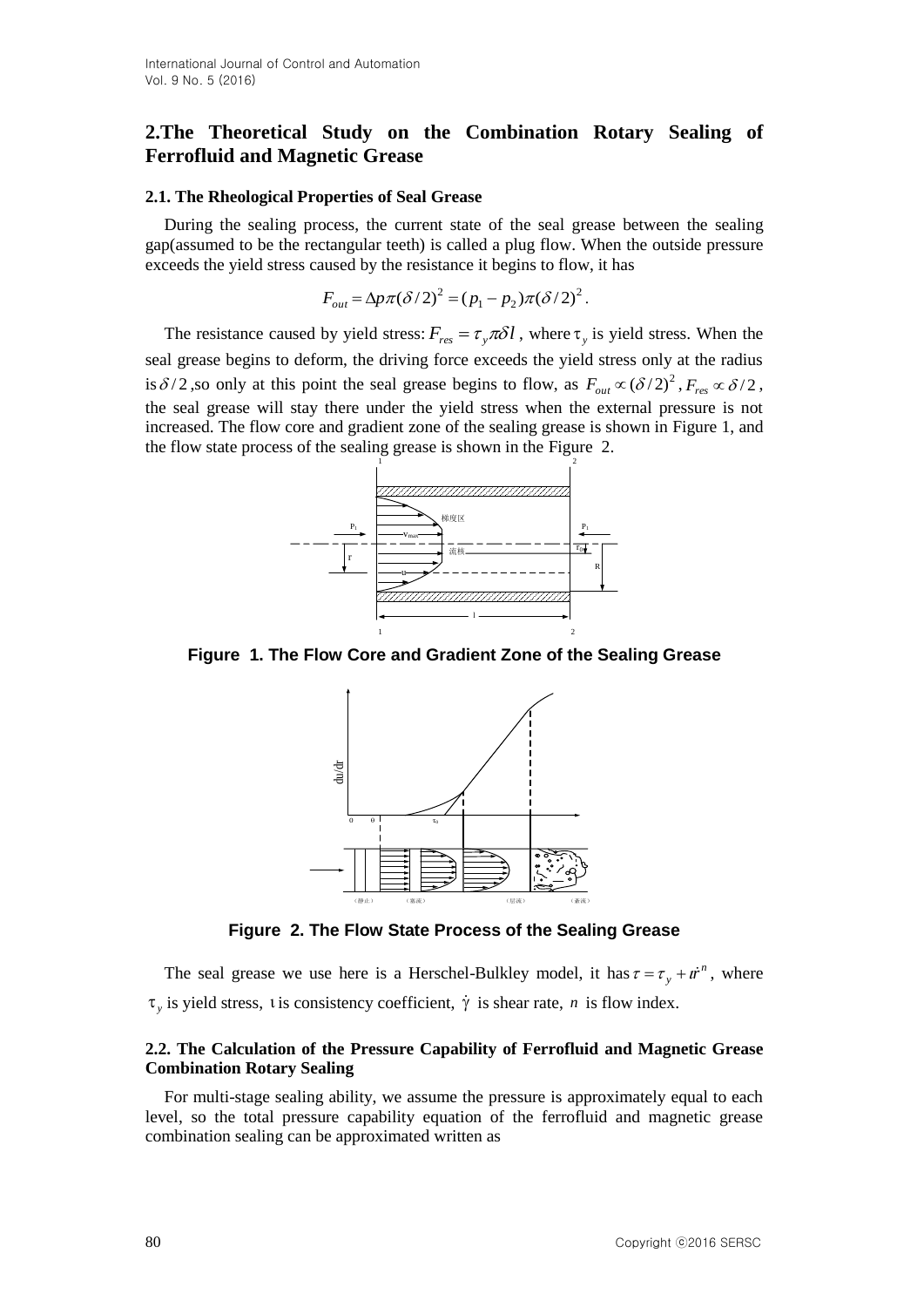$$
\Delta p = n_1 \mu_0 M_{s,1} (H_{\text{max},1} - H_{\text{min},1}) + n_2 \mu_0 M_{s,2} (H_{\text{max},2} - H_{\text{min},2}) + n_2 \tau_y,
$$

where  $n_1$  and  $n_2$  is ferrofluid and magnetic grease sealing series respectively,  $\mu_0$  is the permeability of vacuum,  $M_{s,1}$  and  $M_{s,2}$  is the saturation magnetization of ferrofluid and magnetic grease respectively,  $\tau_y$  is the yield stress of the seal grease.

The sealing capability is the effect of the magnetic field and the joint action motion state of ferrofluid and magnetic grease when the shaft rotates, and ferrofluid and magnetic grease "negative effect" effect is conspicuous, mainly dues to the shaft diameter and speed[6]. Under above assumptions, and assume the viscosity of ferrofluid and magnetic grease is a constant, steady in-compressible, uniform temperature and for a laminar flow [7], the rotating sealing pressure formula can be obtained as :

$$
\Delta p = n_1 \mu_0 M_{s,1} (H_{\text{max},1} - H_{\text{min},1}) + n_2 \mu_0 M_{s,2} (H_{\text{max},2} - H_{\text{min},2}) + n_2 \tau_y - \frac{1}{2} (n_1 \rho_1 + n_2 \rho_2) v_0^2 \frac{\delta}{R}
$$

where  $\rho_1$  and  $\rho_2$  is the density of ferrofluid and magnetic grease respectively.

#### **2.3. The Calculation of Friction Power Consumption of Magnetic Grease Rotary Sealing.**

Compared with other sealing equipments, the drag torque and power consumption of Newtonian ferrofluid sealing is minimal [8]. The required shaft power in ferrofluid

sealing is  $p_1 = M_1 \omega L = \frac{m_1 m_2 m_1}{r_2^2 - r_1^2}$  $2r_1^2r_2^2$  $v_1 - \nu v_1$ 4  $r_2^2 - r$  $L\omega^2 r_{\scriptscriptstyle\rm I}^2 r_{\scriptscriptstyle\rm I}$  $p_1 = M_1 \omega L$  $\overline{a}$  $=M_1 \omega L = \frac{4\pi \eta L \omega^2 r_1^2 r_2^2}{r_1^2 r_2^2}$ , where L is the length of the shaft. From the

formula, we can see that the basic loss of viscosity is approximately proportional to the square of the speed.

For magnetic grease, its base carrier liquid is non-Newtonian fluid-sealed grease, which thixotropic and shear thinning characteristics and rheological properties are more complex than Newtonian fluid, the great viscosity will result in the large viscous drag of rotation sealed. The following power consumption formula of the magnetic grease rotating seal is derived in Cartesian coordinates, assuming that:

(i)  $V_z = 0$ ,  $V_r = 0$ , V is the velocity component along the surface direction of the shaft. (ii)For the force of the magnetic grease field has:

$$
f_r = \frac{\partial}{\partial r} \int_0^B M dB, f_z = \frac{\partial}{\partial z} \int_0^B M dB, f = 0.
$$
  
(iii)  $dV/dt = 0$ 

(iv) There is  $V = V_0 \left(1 - \frac{\lambda}{\delta}\right)$  $V = V_0(1 - \frac{x}{2})$  at the height of the sealing layer

The magnetic grease in the seal gap is corresponded with Herschel-Bulkley model rheological equation:  $\tau = \tau_y + i\dot{\gamma}^n$ , where the  $\tau_y$  is yield stress, the *i*,*n* is the consistency coefficient and flow index of the fluid,  $\dot{\gamma}$  is the shear rate, we can get:

$$
f(\tau) = [(\tau - \tau_{y})/t]^{\frac{1}{n}}.
$$
 (1)

New  $\cos \mu_{\text{eff}} M_{\text{eff}} M_{\text{eff}} M_{\text{eff}} = H_{\text{eff}} M_{\text{eff}} + H_{\text{eff}} + H_{\text{eff}} + H_{\text{eff}} + H_{\text{eff}} + H_{\text{eff}} + H_{\text{eff}} + H_{\text{eff}} + H_{\text{eff}}$ <br>  $\alpha_{\text{eff}} = \mu_{\text{eff}} M_{\text{eff}} M_{\text{eff}} = \mu_{\text{eff}} M_{\text{eff}} = \mu_{\text{eff}} M_{\text{eff}} = \mu_{\text{eff}} M_{\text{eff}} = \mu_{\text{eff}} M_{\text{eff}} = \mu_{\text{$ To ignore the wall slippage of magnetic grease, take above equation into the following formula:  $\frac{1}{\delta} = \frac{1}{\tau^3} \int_0^{\pi} \tau^2 f(\tau) d\tau$  $\frac{V}{c} = \frac{4}{3} \int_{0}^{\tau_{w}} \tau^{2} f(\tau) d\tau$ *w*  $\frac{4V}{c} = \frac{4}{3} \int_{0}^{\tau_{w}} \tau^{2} f(\tau)$  $\mathbf{0}$  $=\frac{4}{\tau^3}\int_0^{\tau_w}\tau^2 f(\tau)d\tau$ , where the  $\frac{4V}{\delta}$  $\frac{4V}{\lambda}$  is nominal rate cut of the total flow, the τ τιτιατ τ  $\int_{0}^{\tau_{w}} \tau^{2} f(\tau) d\tau$ *w*  $\frac{4}{3}\int_{0}^{\tau_{w}}\tau^{2}f(\tau)$  $\mathbf{0}$  $\int_{3}^{1} \int_{0}^{1} \tau^{2} f(\tau) d\tau$  is no wall slippage shear nominal rate,  $\tau_{w}$  is the shear stress of axial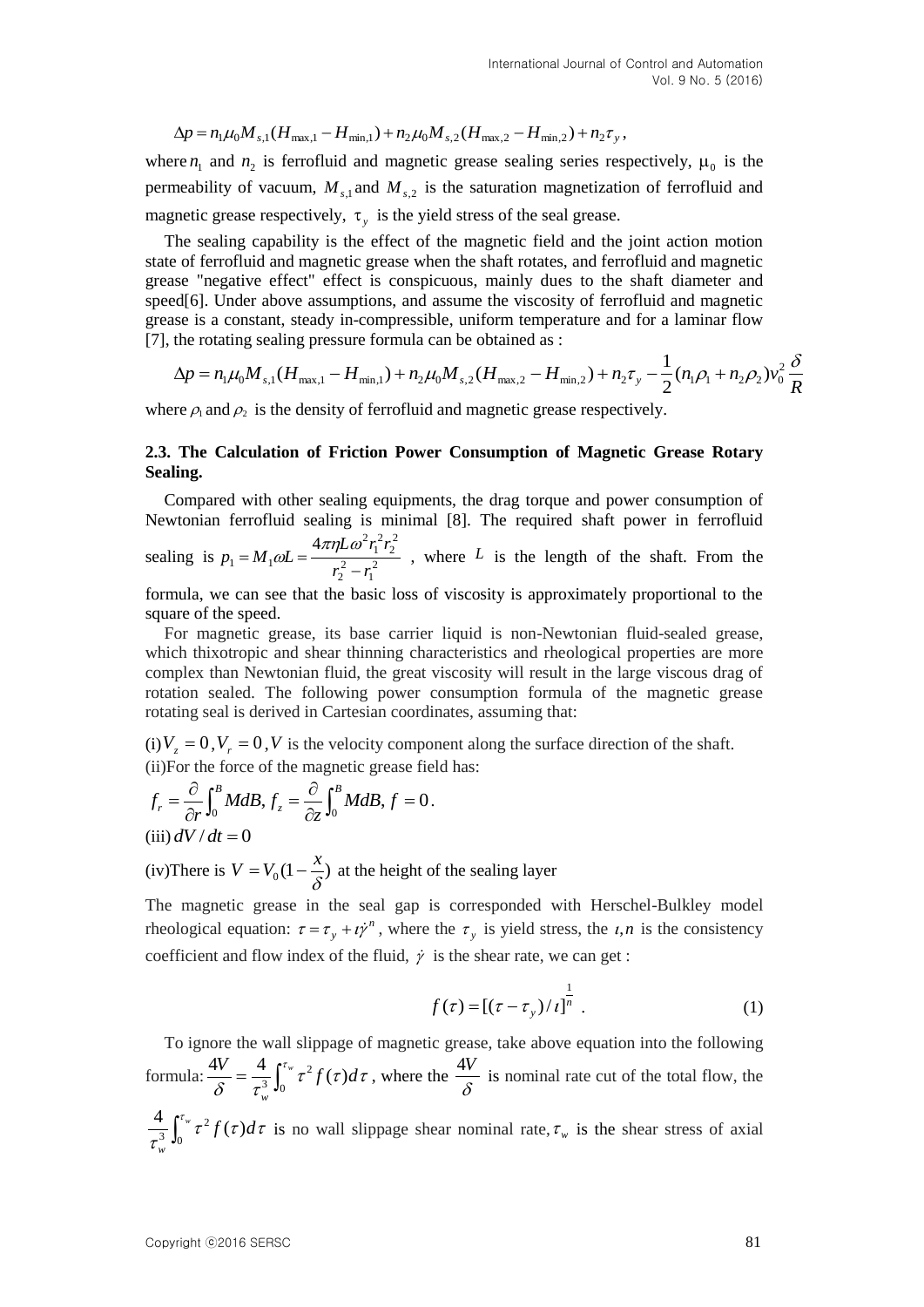plane. Integrate the formula (1), we can get:

$$
\frac{4V}{\delta} = \left(\frac{\tau_w - \tau_y}{t}\right)^{\frac{1}{n}} 4n(1 - \frac{\tau_y}{\tau_w}) \left[\frac{1}{n+1}(\frac{\tau_y}{\tau_w})^2 + \frac{2}{2n+1}(\frac{\tau_y}{\tau_w})(1 - \frac{\tau_y}{\tau_w}) + \frac{1}{3n+1}(1 - \frac{\tau_y}{\tau_w})^2\right] (2)
$$

Formula(2)can be transformed into the following form:

$$
\frac{4V}{\delta} = \frac{4n}{3n+1} \left(\frac{\tau_w}{t}\right)^{\frac{1}{n}} \left(1 - \frac{\tau_y}{\tau_w}\right)^{\frac{n+1}{n}} \left[1 + \frac{2n}{2n+1} \frac{\tau_y}{\tau_w} + \frac{2n^2}{(n+1)(2n+1)} \left(\frac{\tau_y}{\tau_w}\right)^2\right].
$$
 (3)

Let

$$
g\left(\frac{\tau_y}{\tau_w}\right) = \left(1 - \frac{\tau_y}{\tau_w}\right)^{\frac{n+1}{n}} \left[1 + \frac{2n}{2n+1} \frac{\tau_y}{\tau_w} + \frac{2n^2}{(n+1)(2n+1)} \left(\frac{\tau_y}{\tau_w}\right)^2\right],\tag{4}
$$

and let:

$$
g\left(\frac{\tau_y}{\tau_w}\right) = \left[\sqrt{a\left(\frac{\tau_y}{\tau_w}\right)^2 + b\left(\frac{\tau_y}{\tau_w}\right) + c} - d\right]^{\frac{1}{n}},\tag{5}
$$

where  $a,b,c,d$  are undetermined coefficient, The formula (4) can be transformed into:

$$
g(1-\frac{\tau_y}{\tau_w}) = (1-\frac{\tau_y}{\tau_w})^{\frac{n+1}{n}} [1-\frac{2n}{2n+1}(1-\frac{\tau_y}{\tau_w}) + \frac{2n^2}{(2n+1)(3n+1)}(1-\frac{\tau_y}{\tau_w})^2]
$$

The formula (5) can be transformed into the following equation:

$$
g(1 - \frac{\tau_{y}}{\tau_{w}}) = [b'(\sqrt{{a'}^{2} + (1 - \frac{\tau_{y}}{\tau_{w}})^{2}} - a')]^{\frac{1}{n}}
$$

which  $a', b'$  is undetermined coefficient, the boundary conditions is  $g(0)=1, g(1)=0;$ and  $(2n+1)$  $(0) = 0, g'(1) = -\frac{3n+1}{2}$  $\ddot{}$  $f'(0) = 0, g'(1) = -\frac{3n+1}{2}$ *n n*  $g'(0) = 0, g'(1) = -\frac{3n+1}{2}$ , we can get: 1  $; b' = \sqrt{\frac{3n+1}{4}}$  $(3n+1)(n+1)$ <sup>\*</sup>  $\sqrt[n]{n+1}$  $v' = \sqrt{\frac{3n + 1}{2}}$  $+1(n+$  $' =$ *n*  $b' = \sqrt{\frac{3n}{m}}$  $n+1$ )(*n*  $a' = \frac{n}{\sqrt{3n+1}}$ , so formula (4) can be transformed into :

,

$$
\frac{4V}{\delta} = \frac{4n}{3n+1} \left(\frac{\tau_w}{l}\right)^{\frac{1}{n}} \left[b'\left(\sqrt{a'^2 + \left(1 - \frac{\tau_y}{\tau_w}\right)^2} - a'\right)\right]^{\frac{1}{n}}.\tag{6}
$$

Because the boundary conditions only satisfy the first derivative, the formula(6) is the approximate solution of formula( $3$ ). Transform above equation into a quadratic equation :

$$
\tau_w^2 - (\tau_y + \frac{a}{b}\dot{\gamma}_n)\tau_w + \tau_y^2 - \frac{\dot{\gamma}_n^2}{b^2} = 0,
$$

where  $\dot{\gamma}_n = i(\frac{3n+1}{n+1})^n$ *n V n*  $\frac{n+1}{2}$   $\frac{4V}{2}$ 4  $\dot{\gamma}_n = t(\frac{3n+1}{4n}\frac{4V}{\delta})^n$ , solving the quadratic equation is :

$$
\tau_{w} = \tau_{y} + \frac{a}{b} \dot{\gamma}_{n} + \sqrt{\frac{a^{2} + 1}{b^{2}} \dot{\gamma}_{n}^{2} + \frac{2a}{b} \tau_{y} \dot{\gamma}_{n}} ,
$$

Take the  $a', b'$  and  $\dot{\gamma}_n$  into above equation, we can get: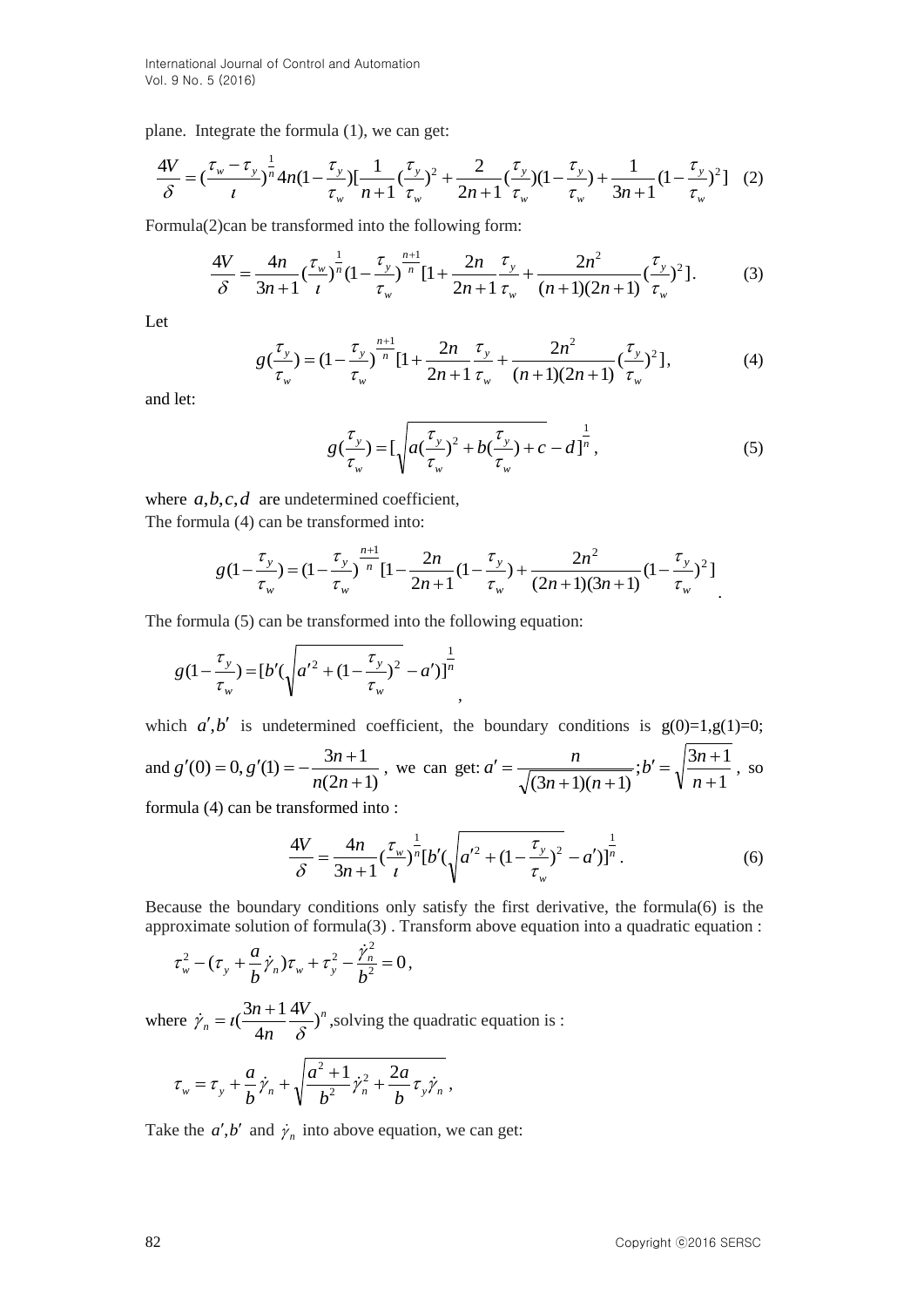$$
\tau_w = \tau_y + t' \left(\frac{4V}{\delta}\right)^n \frac{n}{3n+1} \sqrt{\left(\frac{2n+1}{3n+1}\right)^2 t'^2 \left(\frac{4V}{\delta}\right)^{2n} + \frac{2n}{3n+1} \tau_y t' \left(\frac{4V}{\delta}\right)^n}
$$

where  $t' = t(\frac{3n+1}{t})^n$ *n*  $\frac{n+1}{2}$ 4  $t' = t(\frac{3n+1}{t})^n$ , 2  $V = \frac{V_0}{S}$ , this is the approximate solution of formula (3), so there

has: 
$$
\tau = \tau_{r\varphi} + \tau_y + t'(\frac{4V}{\delta})^n \frac{n}{3n+1} \sqrt{(\frac{2n+1}{3n+1})^2 t'^2 (\frac{4V}{\delta})^{2n} + \frac{2n}{3n+1} \tau_y t' (\frac{4V}{\delta})^n}
$$

$$
= \frac{2\eta\omega r_2^2}{r_2^2 - r_1^2} + \tau_y + i'(\frac{2V_0}{r_2 - r_1})^n \frac{n}{3n+1} \sqrt{(\frac{2n+1}{3n+1})^2 i'^2 (\frac{2V_0}{r_2 - r_1})^{2n} + \frac{2n}{3n+1} \tau_y i'(\frac{2V_0}{r_2 - r_1})^n}
$$
  
= 
$$
\frac{2\eta\omega r_2^2}{r_2^2 + \tau_y} + i'(\frac{2r_1\omega}{r_2})^n \frac{n}{\sqrt{(\frac{2n+1}{3n+1})^2 i'^2 (\frac{2r_1\omega}{r_2})^{2n} + \frac{2n}{3n+1} \tau_y'(\frac{2r_1\omega}{r_2})^n}}
$$

$$
=\frac{2\eta\omega r_2^2}{r_2^2-r_1^2}+\tau_y+t'(\frac{2r_1\omega}{r_2-r_1})^n\frac{n}{3n+1}\sqrt{(\frac{2n+1}{3n+1})^2t'^2(\frac{2r_1\omega}{r_2-r_1})^{2n}}+\frac{2n}{3n+1}\tau_yt'(\frac{2r_1\omega}{r_2-r_1})
$$

 Thus, the torque acting on the length unit of the cylinder is :  $M = 2\pi r_1 \cdot 1 \cdot \tau \cdot r_1$ 

$$
=4\pi r_1^2 \left[\frac{2\eta_1 \omega r_2^2}{r_2^2-r_1^2}+ \tau_y + i' \left(\frac{2r_1 \omega}{r_2-r_1}\right)^n \frac{n}{3n+1} \sqrt{\left(\frac{2n+1}{3n+1}\right)^2 t'^2 \left(\frac{2r_1 \omega}{r_2-r_1}\right)^{2n} + \frac{2n}{3n+1} \tau_y i' \left(\frac{2r_1 \omega}{r_2-r_1}\right)^n}
$$

 Therefore, the power consumption of magnetic grease rotating seal is :  $p = M\omega L$ 

$$
=4\pi\omega L r_1^2 \left[\frac{2\eta_1 \omega r_2^2}{r_2^2-r_1^2}+ \tau_y+i'\left(\frac{2r_1\omega}{r_2-r_1}\right)^n\frac{n}{3n+1}\sqrt{\left(\frac{2n+1}{3n+1}\right)^2 t'^2 \left(\frac{2r_1\omega}{r_2-r_1}\right)^{2n}+\frac{2n}{3n+1}\tau_y i'\left(\frac{2r_1\omega}{r_2-r_1}\right)^n}\right]
$$

where  $t' = t(\frac{3n+1}{t})^n$ *n*  $\frac{n+1}{2}$ 4  $t' = t\left(\frac{3n+1}{1}\right)^n$ ,  $\eta_1$  is the dynamic viscosity of magnetic grease, *n* is the flow

index,  $\iota$  is the consistency coefficient,  $\tau_y$  is the yield stress.

From above analysis we can see, the highest order index of  $\omega$  is  $2n+1$ , the viscous dissipation power of magnetic grease sealing is approximate proportional to the  $(2n+1)$ th rotational speed, *n* is the flow index of magnetic grease, that is the reason why magnetic grease sealing has so large friction heat during working.

## **3. Experimental Study on the Large Gap Combination Rotary Sealing of Ferrofluid and Magnetic Grease**

#### **3.1. Experimental Study on the Compatibility of Cooling Medium Freon of Power Motors Sealing**

Equipment for a motor to be solved which needs cooling with F113 (chemical formula is  $C_2Cl_3F_3$ ). F113 has gas phase and liquid phase operation state, considering the state of the liquid limitation with all the relevant materials and the compatibility conditions.

 $\tau_z = \tau_z + \ell(\frac{3\pi}{6})^n \frac{r_0}{3n+1} \sqrt{\frac{e^{2\pi}}{3n+1}} \gamma^2 \ell^2(\frac{3\pi}{6})^{3n} + \frac{r_0}{3n+1} \tau_z \ell(\frac{7\pi}{6})^n$ <br>
where  $\ell = 1 + 1 \cdot \ell$ , this is the approximate solution of formula (3), so there<br>
thus  $\tau = \tau_{\nu} + \tau_z + \ell(\frac{3V}{6})^n - \frac{n$ For rotary sealing experiment, we used the ester-based and oil-based ferrofluid respectively, corresponding the base carrier liquid was 2-ethylhexyl and 2# oil, the surfactant was oleic acid  $C_{18}H_{34}O_2$ , the magnetic powder particles were  $Fe_3O_4$ . Through the experiments, the F113 with ester-based ferrofluid, 2-ethylhexyl ester, oil-based ferrofluid and 2# oil had dissolved mutual phenomena; the F113 diluted the Newtonian ferrofluid interface, which had impacted the sealing life. Another compatibility tests of F113 and sealing grease, magnetic grease, the magnetic grease and carrier fluid of

.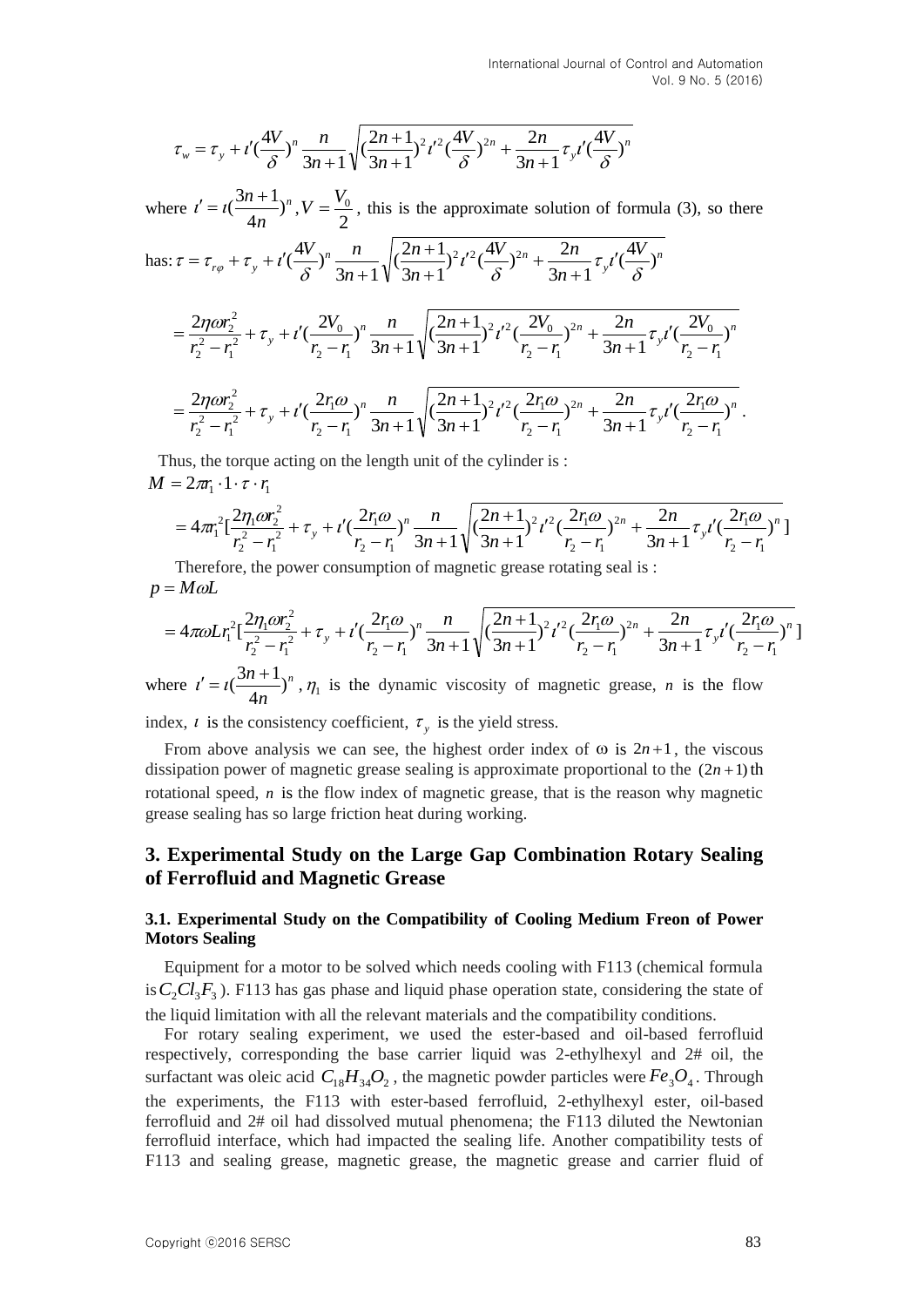ferrofluid showed that magnetic grease had no affinity compatibility reaction with above media liquid, and the magnetic grease surface tension was so large that the sealing can achieve "zero leakage."

Experiments also were taken at the damp, mildew, salt spray environments, the performance of magnetic grease and ferrofluid was stable in those situations.

### **3.2. The Structure Design of Large Gap Combination Rotary Sealing of Ferrofluid and Magnetic Grease**

In the multi-stage sealing, the process of rectangular teeth is simple and the performance can be easily assured, the trapezoidal tooth has better magnetic effect [9]. Through comparative analysis, the triangular shape of teeth structure was used in this paper, because it has obvious poly magnetic effects in the pole tip and also has less reluctance effective, the use of a plurality of magnets made the magnetic field gradient in the sealing gap significantly increase, thereby, the above factors greatly improve the pressure resistance of the sealing.

As shown in Figure 3, it was designed a large gap combination rotary sealing structure of ferrofluid and magnetic grease in this paper which sealing gap was 0.7 mm, the sealing device comprised a sealedchamber, permanent magnet poles and so on.

The sealing structure used 5 permanent magnets; each permanent magnet corresponding a pair of pole pieces that constituted the magnetic circuit, the number of triangular tooth was 12, each tooth were the same size, forming a 5-slot and 6-pole 12 tooth sealing structure.

The chamber housing was 304 non-magnetic materials; permanent magnet materials were NdFeB, which had large energy product and it would generate high-intensity magnetic field, the material of magnetic pole was electric iron. The shaft material was 1Cr13, we obtained different sealing gap by machining the center axis. Magnetic pole and non-magnetic shell was made of "O" ring sealing.Each part of the structure size and the photo was shown in Figure 3.

Magnetic grease can achieve "zero leak", but in the rotation state it would make large amount of heat, therefore it cannot fully rely on magnetic grease to seal F113, in order to avoid the complexity of using water-cooling device, we used the combination sealing of ferrofluid and magnetic grease.



**Figure 3. The Large Gap Magnetic Fluid Sealing Structure** 

The experimental station photo is shown in Figure 4. We used helium leak detectors to assess the leak rate of large gap sealing structure. The vacuum degree of ZQJ-230E-type helium leak detector can reach to  $5 \times 10^{-3} Pa$ , the minimum measuring of leakage rate was  $10^{-10} Pa \cdot m^3 / s$ , the response time was less than 5*s*.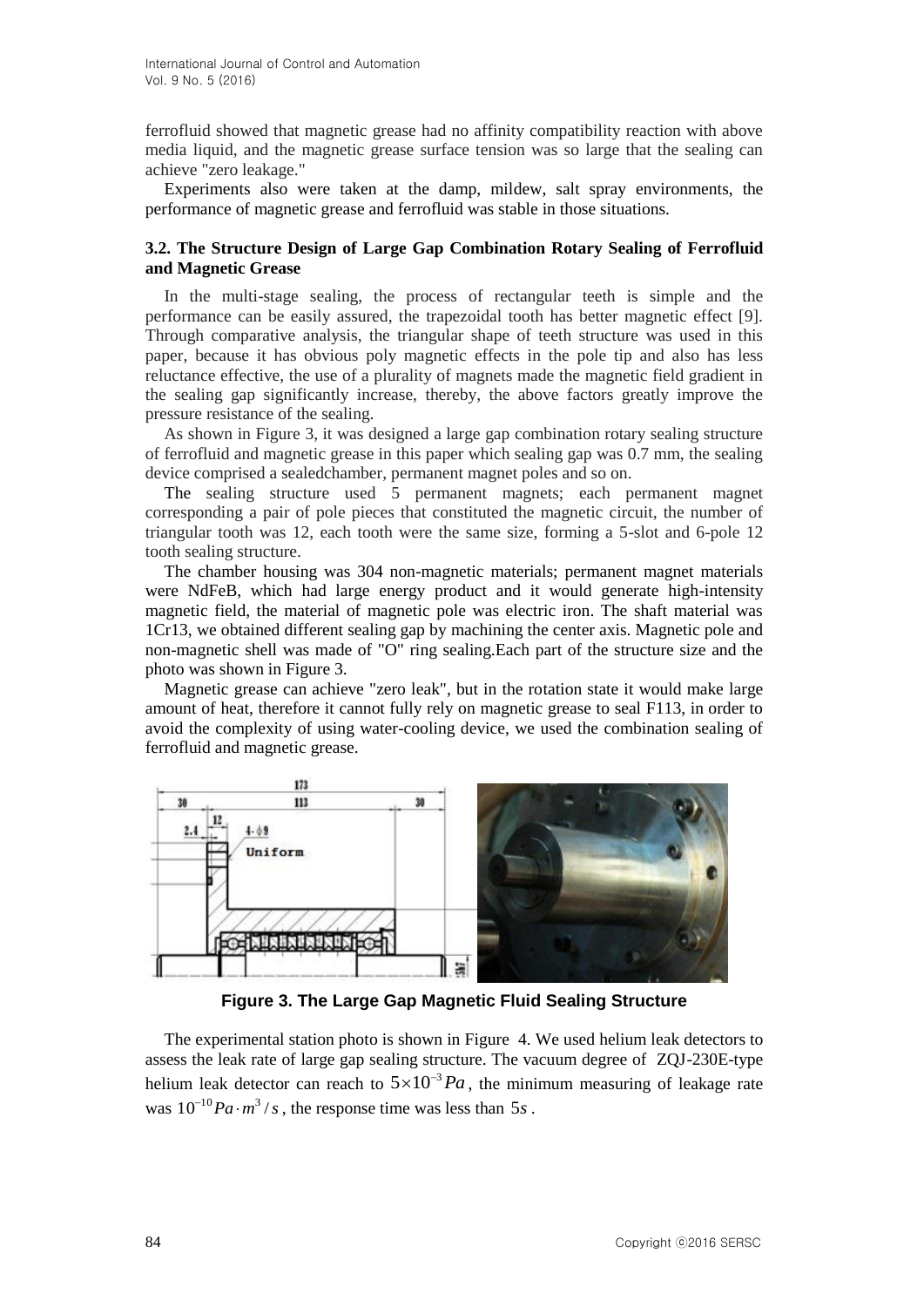

#### **Figure 4. The Sealing Device and the Photo of the Experimental Bench**

#### **4.3. The Pressure Capability Experiments of Ferrofluid Large Gap Rotary Sealing**

We first verify the pressure capability of ferrofluid large gap static sealing.

(1). The pressure test of ferrofluid large gap static sealing.

Ester-based ferrofluid was used in laboratory, each of the permanent ring injected about 5ml ferrofluid. First, open the valve, so that the high-pressure helium gas slowly went through the valve to sealing portion, about  $0.02 \sim 0.03 \text{MPa}$  helium filled at first, and then it was filled with 0.02MPa nitrogen every one or two minutes. We determined whether the sealing was destructed and read the barometer by helium leak detectors when sealing damaged.

Experimental data can be seen that the pressure decreased gradually as increasing the seal gap, the single-stage pressure capacity could meet18KPa even the maximum gap was 0.7mm. In addition, the large gap ferrofluid sealing also had self-healing properties.

According to formula calculation, the pressure calculated and experimented values were compared in the Figure 6 when the sealing gap from 0.3 to 0.7mm.

(2). The self-healing property tests of ferrofluid large gap sealing

We took the gap of 0.6mm and 0.7mm sealing for example to repeat the filling pressure experiments. When the ferrofluid sealing broke maximum pressure value(destruction), stopped inflating, the gauge would slow down to a certain value and then stayed stable; after a long time, continue making pneumatic compression to seal chamber, the process was repeated three times to determine final steady pressure. The data obtained was shown in Figure 7(a) and Figure 7(b) below:



**Figure 5. The Relationship Curve of Pressure Capability and Sealing Gap**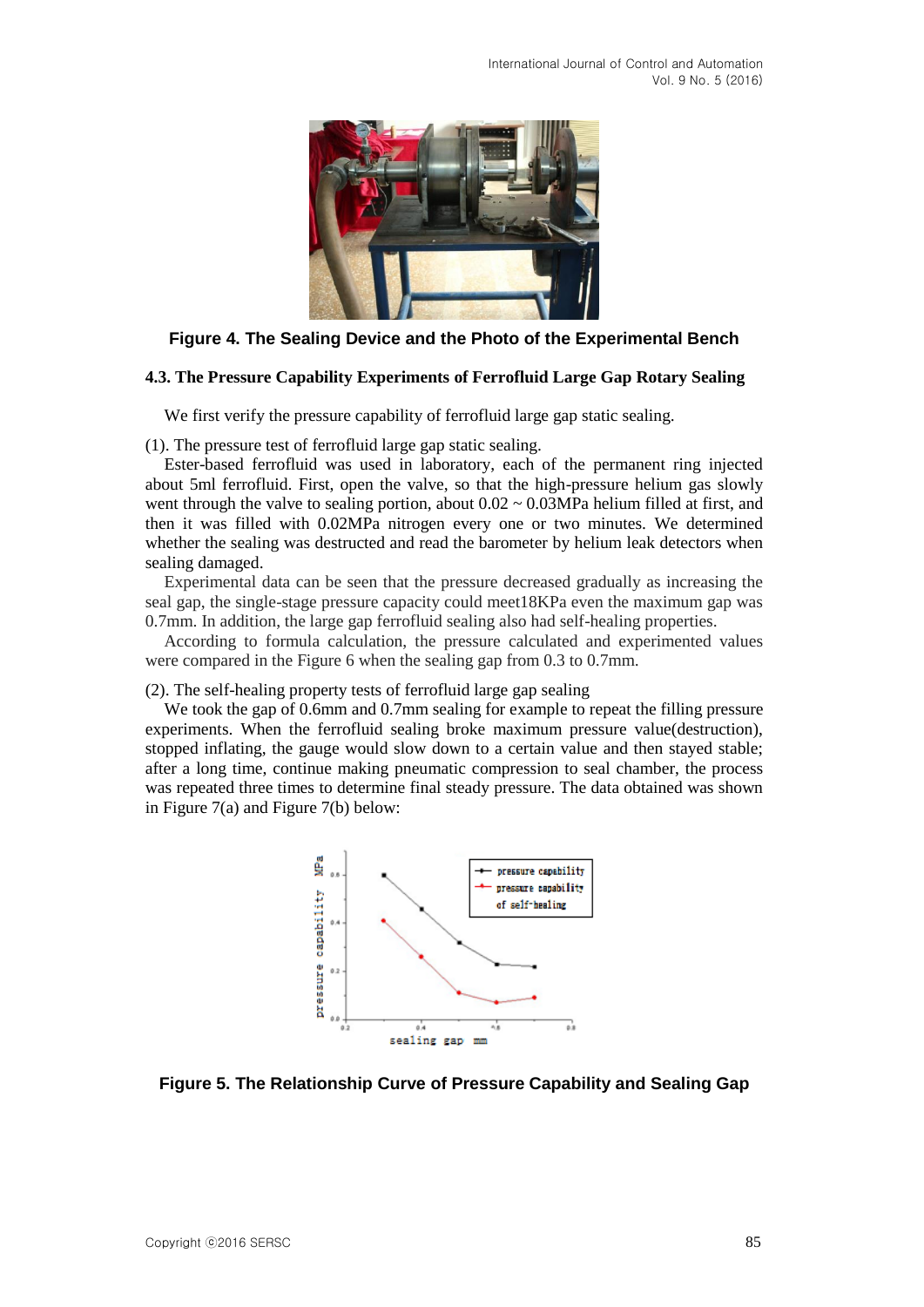

**Figure 6. The Comparison of Theoretical and Experimental Values of the Pressure Capability**



**Figure 7(a). Ferrofluid Pressure Capability of 0.6mm Gap**



**Figure 7(b). Ferrofluid Pressure Capability of 0.7mm Gap**

When the sealing pressure exceeded the maximum (damage) value, the gas molecules would break ferrofluid by way of diffusion, gas instantaneous leaked, sealing was instant healed and pressure transmission was completed, pressure values stabilized at a certain value. Meanwhile, the self-healing properties of ferrofluid sealing would take some time to return.

(3). The experiments of leakage rate of ferrofluid large gap sealing

In order to test the ferrofluid sealing leakage rates, we used suction gun in the experimental stage under different pressures and the gaps were 0.3, 0.4, 0.5, 0.6, 0.7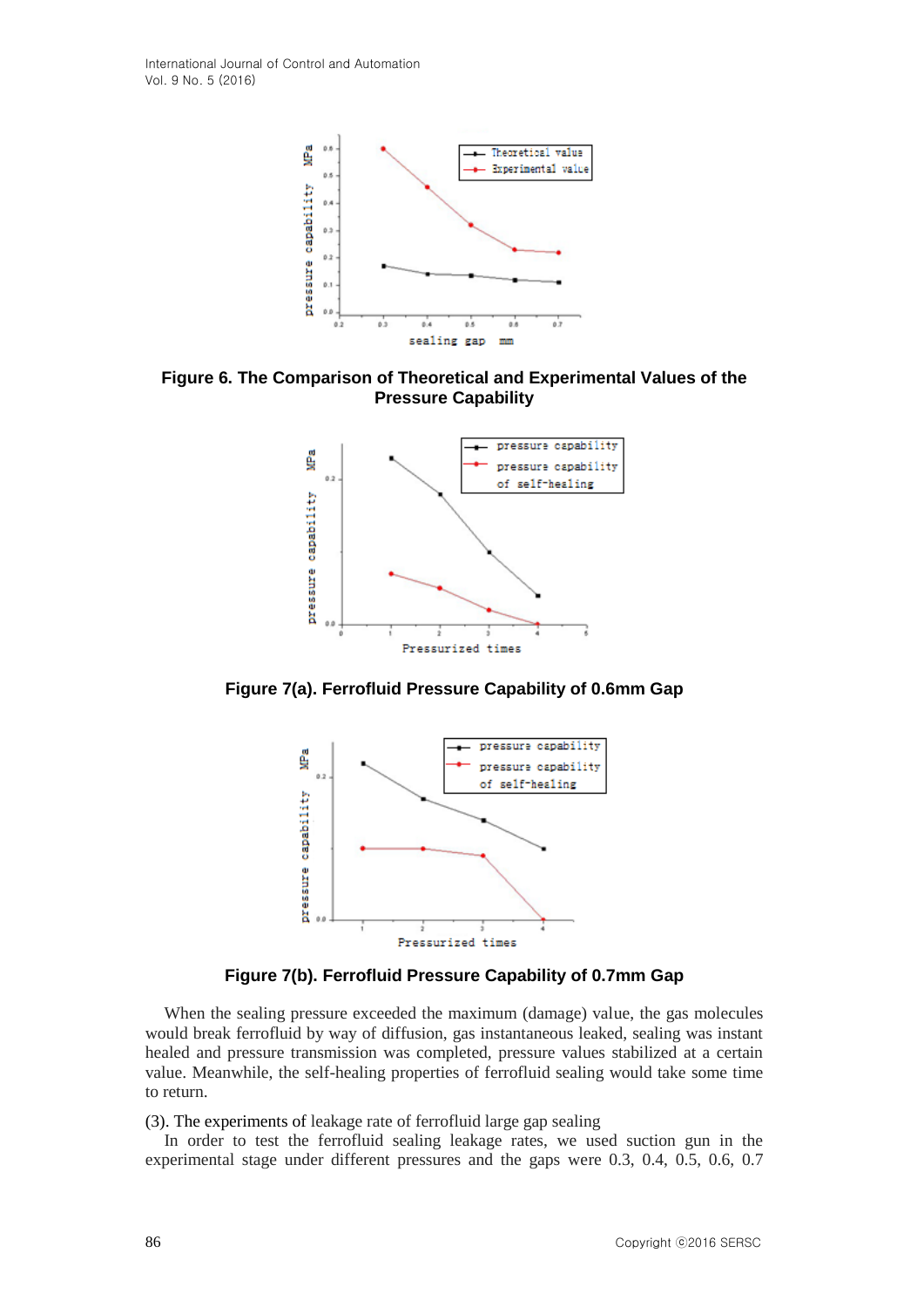respectively, the unit was mm, the initial vacuum degree was 2Pa, initial leakage rate was  $1.0 \times 10^{-8}$ .



#### **Figure 8. The Leakage Rate and Vacuum Degree of Maximum Pressure Under Different Large Gap**

The experimental data was shown in Figure 8, we can get that with the increase of sealing gap, the measured leakage rate did not increase, and it declined with the increase of vacuum degree of helium leak detector. Therefore, it could be seen as a "zero"leakage at this case.

(4). The pressure capacity experiments of the ferrofluid large gap sealing under different speed.

We used the 0.7mm sealing gap and the initial pressure was 0.8atm, using SB008iF-4 inverter to make Y90S-6 three-phase asynchronous motor producing output speed, and measured seal pressure changed under different speeds. Each speed continuous operation was about 1 hour.

During the experiments, the ferrofluid pressure capability remained at 0.8atm under the driving speed 200rpm, 300rpm, 400rpm, 500rpm, 1000rpm, 1500rpm respectively; it was consistent with the theoretical analysis when the line speed was less than 20m/s, the centrifugal force effect was small.

(5). The temperature experimental study on ferrofluid and magnetic grease combination rotary sealing

Injected the sealing device with ester-based ferrofluid, and near the magnetic poles of the F113 side with magnetic grease. First, started the motor, adjusted the driven to get the appropriate speed, so that the rotary sealing got into a stable status after three minutes. Used the contact type thermometer in the laboratory, and then getting the value once every three minutes, two sets of data corresponding to each value. First, used the probe to touch the surface of the shaft close the side of the sealing chamber, read the data after about five seconds stable; then the probe touched the shell close the side of the sealing chamber, read the data after about five seconds. As in Figure 9, curve A was temperature approximation of the shaft surface in the sealing gap, and B represented the temperature approximation of pole teeth. The temperature curves at different speeds were shown in Figure 9 and Figure 10. Since the gap between the rotary shaft and the magnet was filled with air, which had low thermal conductivity, therefore the temperature of the permanent magnets was lower.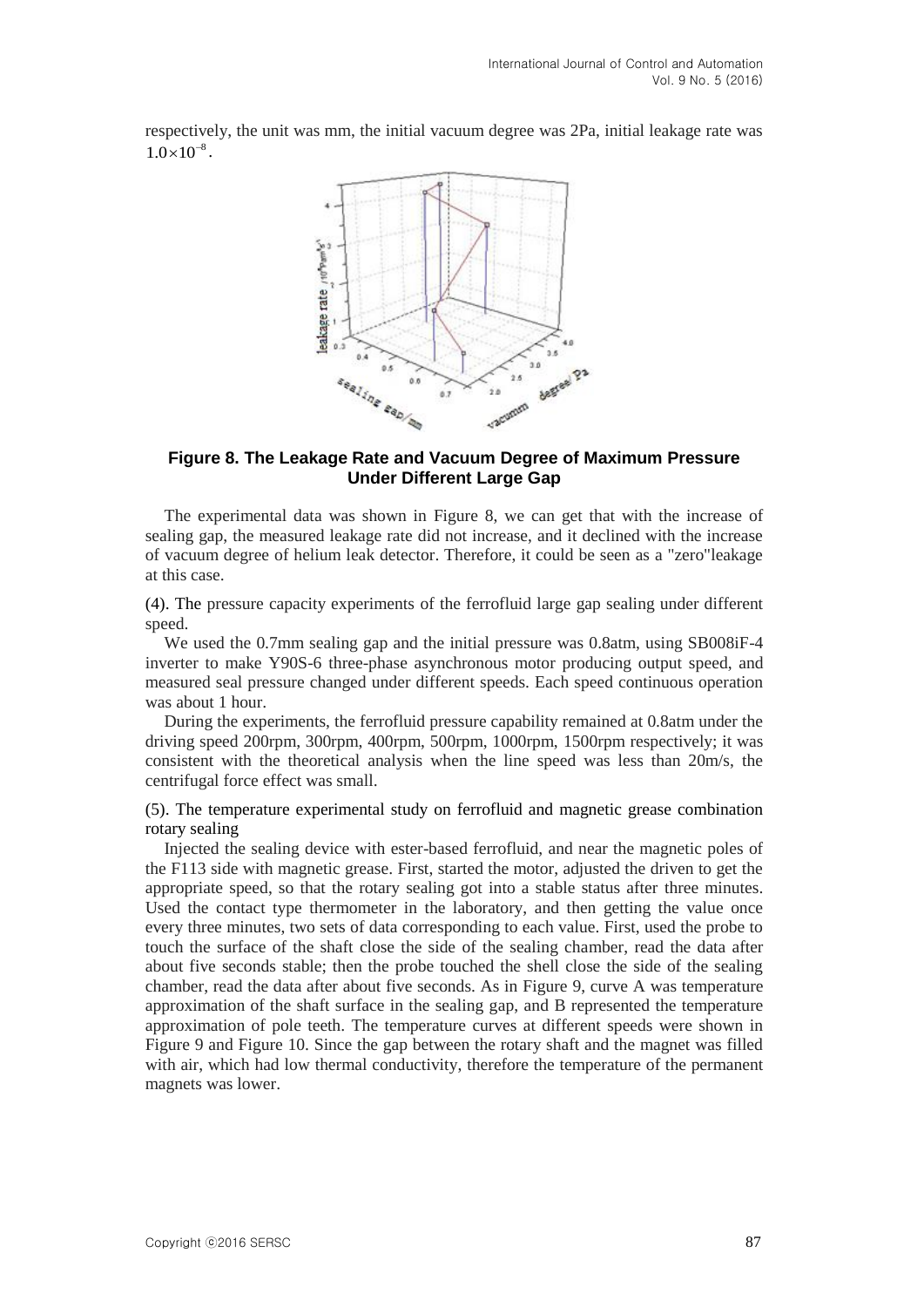International Journal of Control and Automation Vol. 9 No. 5 (2016)



**Figure 9. The Temperature Curve of Magnetic Grease Sealing with 300,400,500 and 600(Rpm) Speed**

The following information can be get from the above Figure 9:

(1) The combination rotary sealing of ferrofluid and magnetic grease worked at different speeds, the temperature of the surface of the shaft and pole teeth increased rapidly in the frist few minutes, it turned linearly increasing trend as time changes substantially, and when the temperature of two points reached to a certain value it remained stable and the change rate was small.

(2) By way of curve comparison, the stabilization time of temperature of the ferrofluid and magnetic grease combination rotary sealing gradually shortened as the speed increased. As the speed increased, the temperature difference between the shaft surface and pole piece surface decreased uninterrupted, which was due to the increased friction loss generated by the magnetic grease.

(3) The temperature of shaft surface was always higher than the pole teeth surface, which was due to the high-speed rotation of the shaft, the magnetic grease was the highviscosity and Non-Newtonian fluid, the friction with the shaft rotation produced large amount of heat relatively, according to the previous conclusion that the viscous dissipation power of magnetic grease sealing was approximate proportional to the  $(2n+1)$  th rotational speed, *n* was the flow index of magnetic grease.

(4) Experiments also needed to consider the bearing heating, the sealing medium F113 has cooling effect, and the designation of sealing structure and the materials of the sealing fully met the requirements of the leak rate, pressure capability and heat-generated.